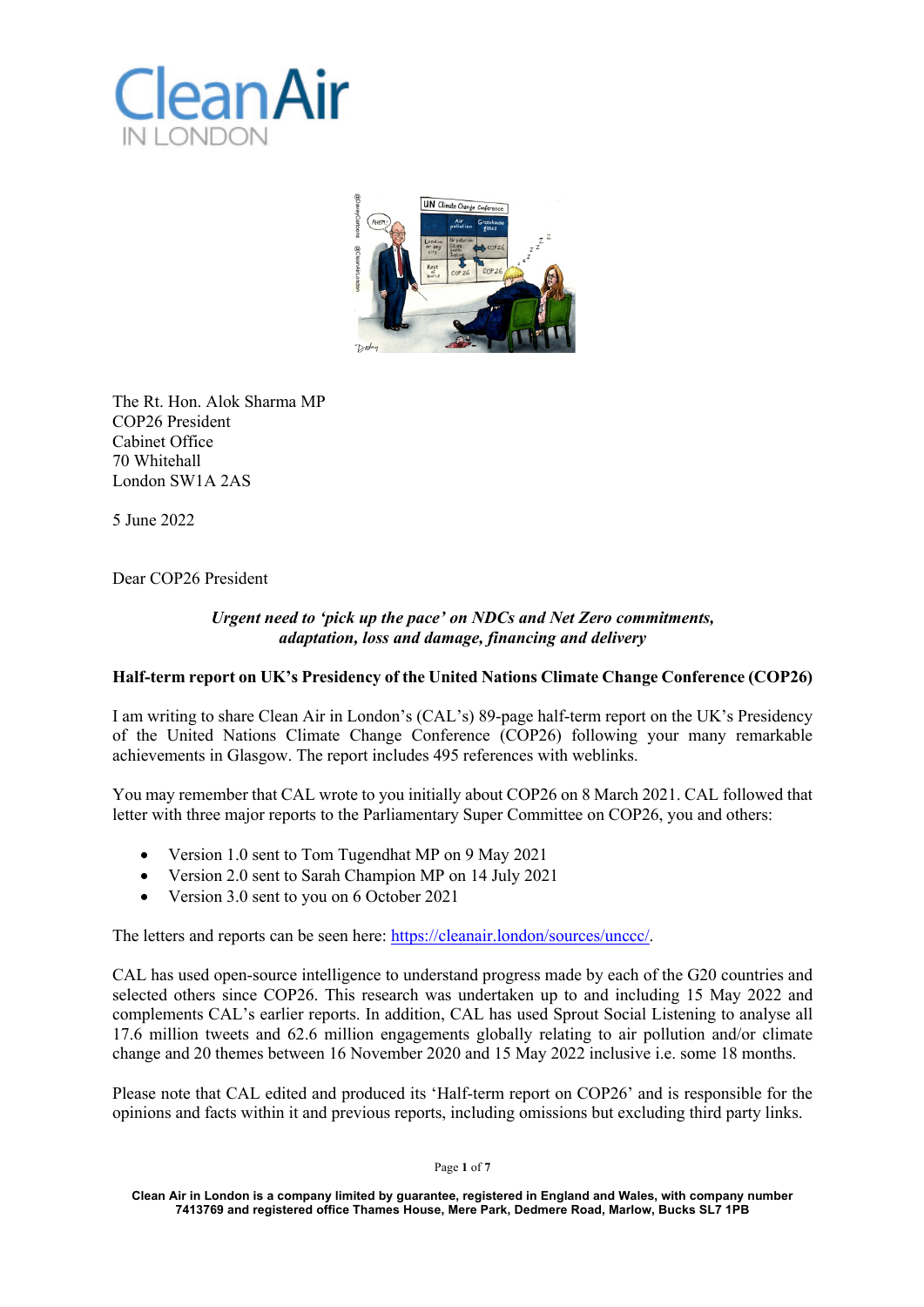

#### **1. COP26 half-term report**

CAL's latest report has sought to capture the essence of progress made in G20 countries half-way through the UK's formal Presidency of COP26. The report summarises media narratives and entities around the following areas:

## *1.1. New Nationally Determined Contributions and Net Zero Commitments*

Have countries published new NDCs? Have they made a new commitment to achieve Net Zero where none existed or set an earlier date? Have they strengthened their 2030 emissions reduction targets as necessary?

## *1.2. Adaptation and loss and damage*

Are countries offering to contribute more money to double adaptation finance by 2025 and make progress towards the Global Goal on Adaptation? Has the Glasgow Dialogue on loss and damage been progressed and what's being done to operationalise the Santiago Network, including its funding before COP27?

## *1.3. Finance*

Are G20 countries offering more money to implement the delivery plan on the \$100bn a year in international climate finance for developing countries and make progress on the post-2025 climate finance goal? Adaptation finance is considered part of the total commitment for climate finance.

#### *1.4. Delivery*

Have countries followed through on their commitments in Glasgow e.g. turned aims and pledges into laws, policies and practical plans e.g. to phase down or end coal? Have they made progress on new NDCs or Net Zero or to end deforestation, quit coal or cut methane emissions?

# *1.5. Countries*

G20 countries analysed are Argentina, Australia, Brazil, Canada, China, France, Germany, India, Indonesia, Italy, Japan, Republic of Korea, Mexico, Russia, Saudi Arabia, South Africa, Turkey, the United Kingdom, the United States and the European Union. CAL has also analysed Bangladesh (as chair of the Climate Vulnerable Forum (CVF)) and Barbados (as a Small Island Developing State (SIDS) and leading advocate of climate action). A list of these countries and their territorial emissions in 2020 is shown in Appendix One.

## **2. Results**

In October 2021, CAL predicted that COP26 would be "good but not good enough". In many ways that prediction was correct, despite your many remarkable achievements in Glasgow.

As mentioned above, CAL's fourth report (Version 4.0) pulls together an overview of the G20 countries and the actions and policies they have taken and announced since COP26.

Page **2** of **7**

**Clean Air in London is a company limited by guarantee, registered in England and Wales, with company number 7413769 and registered office Thames House, Mere Park, Dedmere Road, Marlow, Bucks SL7 1PB**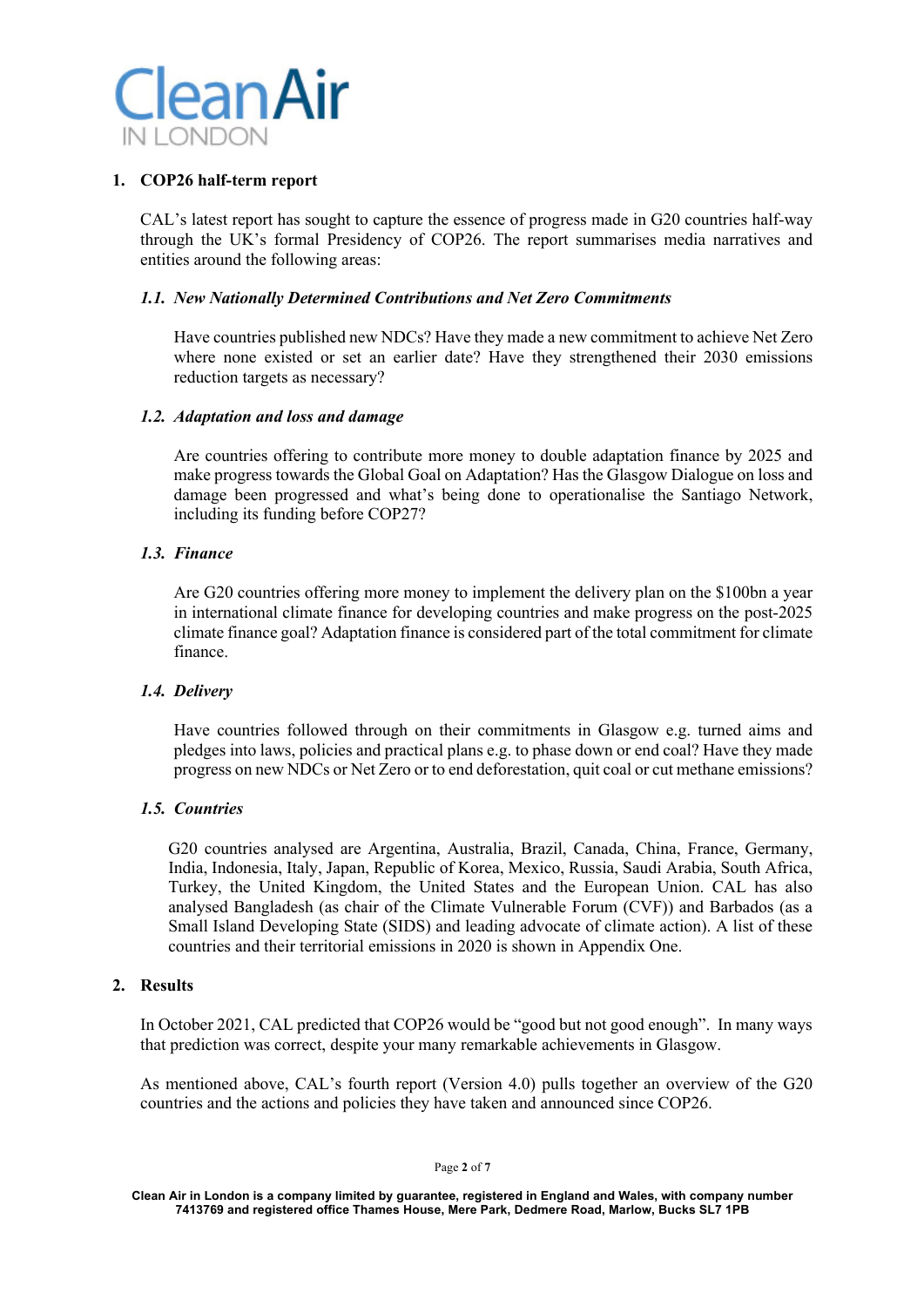

The G20 focus was chosen because it is a strategic multilateral platform connecting the world's major developed and emerging economies. Together, G20 members represent more than 80% of the world GDP, 75% of international trade, 60% of the world's population and 75% of territorial emissions in 2020. Indonesia holds the G20 Presidency in 2022.

Each entry in this COP26 Half-term Report provides a summary of the above themes, looking in particular at whether governments are delivering on pledges they made at COP26 and the issues of NDCs, Net Zero commitments, adaptation, loss and damage and financing. It also looks at the extent, focus and tone of media reporting on these topics, including social media. In the case of the European Union, CAL has broadly summarised the bloc's policy. Responses to it are included in individual European country entries. The COP26 Report also includes Bangladesh and Barbados.

Key trends noted in the responses of these countries are as follows:

# **2.1. Action on pledges, delivery, NDCs and Net Zero commitments**

- Few countries have taken significant or decisive action since COP26 to implement pledges made at the summit.
- Russia's invasion of Ukraine and the potential loss of its provision of natural gas and fertiliser to other countries has become a significant factor that could alter policies and actions for energy consumers in Europe, particularly in Germany and Italy, but also for providers in other countries such as Canada and Saudi Arabia. It also has implications for the mining of minerals in countries like Brazil. Concerns about food shortages and financial security are also increasing.
- In several places Argentina, Brazil, Mexico and South Africa for example continuing crises such as wildfires, droughts and floods may also change minds – though several commentators also note that so far they have not done so.
- Governments may claim they are making progress but environmental organisations monitoring their actions say that most are still failing to do enough, with the energy industry being cited most frequently for having too much influence.

#### **2.2. Adaptation, loss and damage and financing**

- The issues of adaptation tend to be talked about in broader considerations about financing.
- Little new has been reported on loss and damage, though existing grievances over richer countries' reluctance to commit to funding these is still noted.
- In developing countries, Bangladesh in particular, there is a continued focus on the lack of clarity on how their transitions to cleaner energy will be financed.
- Among the top donor countries, such as Germany and Canada, there is concern as to whether climate financing is growing despite the G7's reaffirmation of its pledge to the \$100bn of funding per year through to 2025 for vulnerable countries. This goal might be met by 2023.

**Clean Air in London is a company limited by guarantee, registered in England and Wales, with company number 7413769 and registered office Thames House, Mere Park, Dedmere Road, Marlow, Bucks SL7 1PB**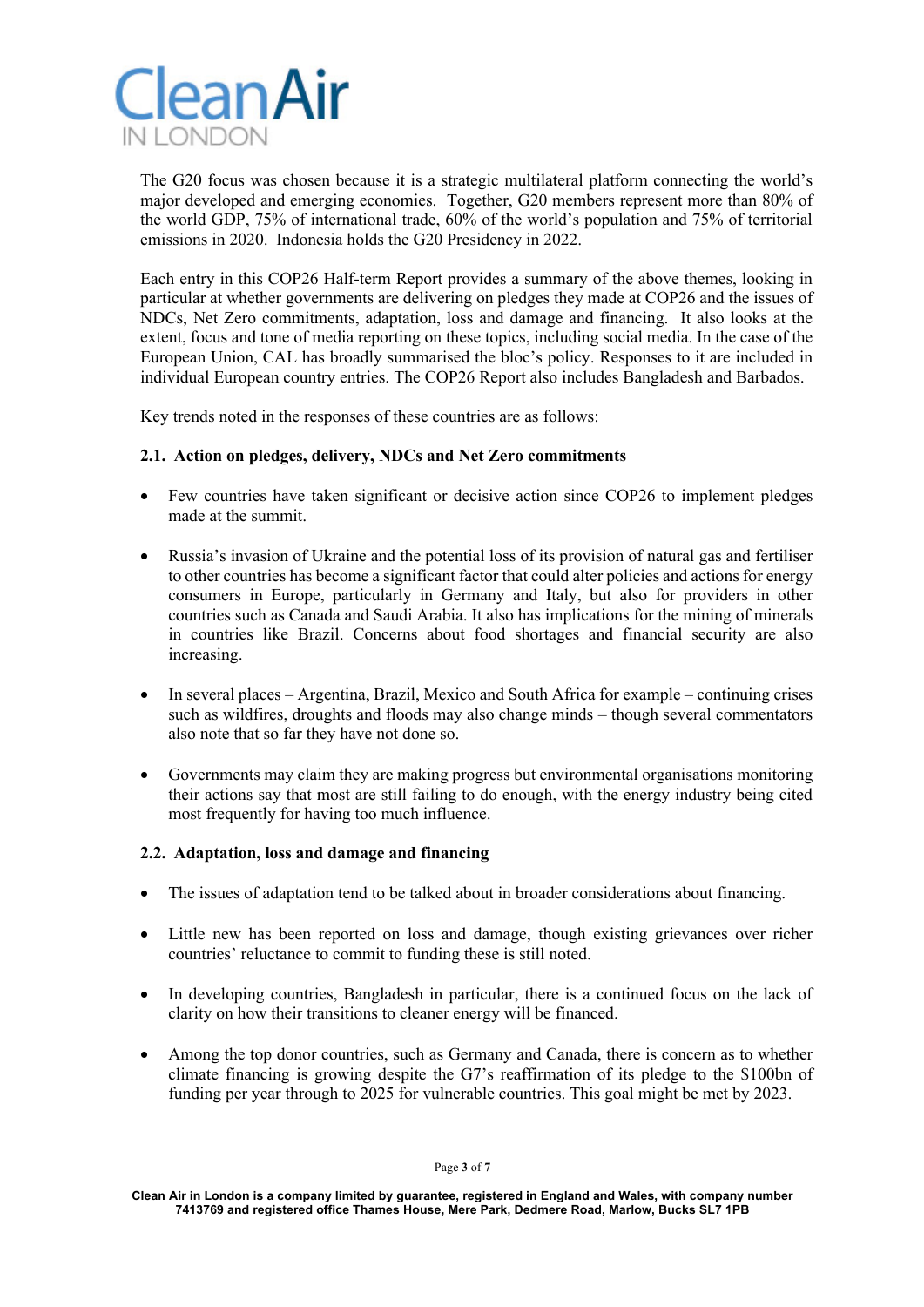

- Some countries, such as Turkey, also continue to question why they should feature on the UNFCCC's list of developed rather than developing countries.
- Discussions of funding in poorer countries are underpinned with the question of why they, with little or no historical responsibility for climate change, should bear the cost of change as well as possible loss of economic development.
- As a result, despite pledges to the contrary, there is not much optimism that environmental targets that have been set are likely to be met.
- You emphasised the challenges in your speech in Glasgow on 16 May 2022 to mark six months since COP26:

*"…frankly we need to pick up the pace. Leaders have not done enough to deliver on their Glasgow commitments. And that must change."*

## **2.3. Media coverage including extent, focus and tone**

- Discussions of detailed policies specific to pledges on adaptation, loss and damage and financing, do not often feature in mainstream media outlets. Most coverage of the issues has dropped since COP26. The picture is supported by CAL's analysis of millions of tweets on social media.
- Well-funded international outlets, NGOs and publications that focus specifically on the environment are again more likely to carry comment and report on climate change issues than national or local media outlets.

#### **3. Sprout Social**

CAL has also analysed a total of 17.6 million tweets with 62.6 million engagements globally in four time periods:

- 12 months prior to COP26 16 November 2020 to 30 October 2021
- COP26 31 October to 15 November 2021 inclusive
- Since COP26 16 November 2021 to 15 May 2022 inclusive
- Throughout the whole period

CAL has analysed these tweets under 20 themes, each with certain keywords.

A table summarising CAL's analysis, 20 themes, selected keywords and their ranking in volumes is shown in Appendix Two. It shows a lot of consistency in general.

#### **During COP26**

- Air pollution fell from  $1-2^{nd}$  to  $7<sup>th</sup>$  place
- Fossil fuels rose from  $7-8^{th}$  to  $4^{th}$  place
- Health fell from  $6-8^{\text{th}}$  to  $17^{\text{th}}$
- Net zero rose from  $14-16^{th}$  to  $10^{th}$

#### Page **4** of **7**

**Clean Air in London is a company limited by guarantee, registered in England and Wales, with company number 7413769 and registered office Thames House, Mere Park, Dedmere Road, Marlow, Bucks SL7 1PB**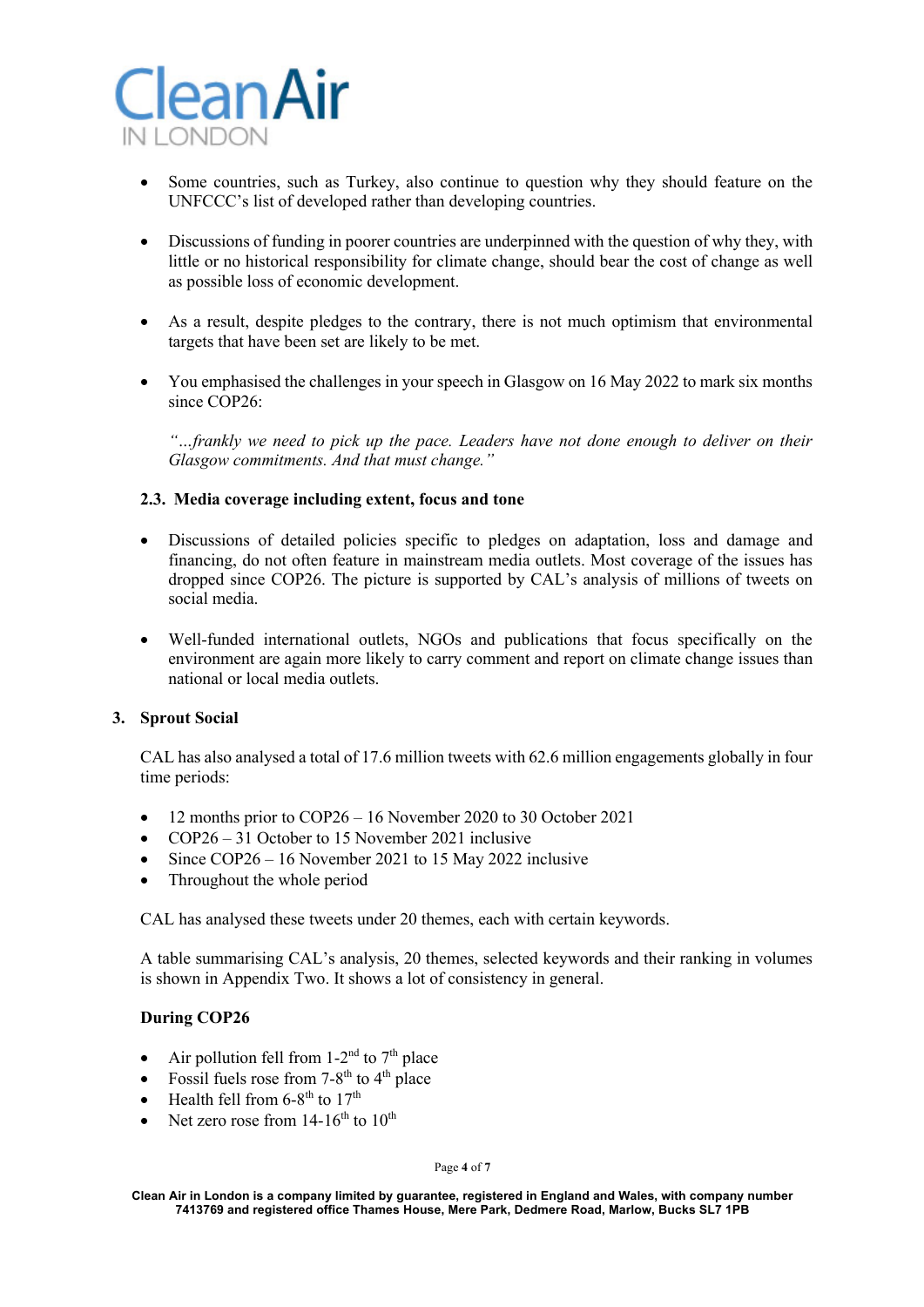

## **Post COP26 – 'climate' fell and problems rose in terms of activity and awareness**

- Climate activists fell from  $3-4<sup>th</sup>$  to  $10<sup>th</sup>$  in prominence
- Climate change fell from 2-3<sup>rd</sup> to  $5<sup>th</sup>$
- Climate emergency fell from  $5-7<sup>th</sup>$  to  $11<sup>th</sup>$
- Adaptation rose from  $12-13^{\text{th}}$  to  $9^{\text{th}}$
- Air pollution has topped Paris Agreement as the biggest issue
- Building forward (a.k.a. solutions) fell from  $10-11^{\text{th}}$  (or  $8^{\text{th}}$ ) to  $13^{\text{th}}$
- Cities rose from  $9<sup>th</sup>$  to  $6<sup>th</sup>$
- Extreme weather rose from  $10-11^{th}$  (or  $16^{th}$ ) to  $8^{th}$
- Health rose from  $6-8^{th}$  (or  $17^{th}$ ) to  $3^{rd}$
- Mitigation rose from  $14-15^{th}$  to  $12^{th}$

This quantitative analysis confirms a picture that CAL has described consistently: climate change activists, businesses, politicians and the media were much in evidence and there was plenty of talk in generalisations about 'climate emergency', 'fossil fuels' and '2050' during COP26; but before and after COP26, the day to day problems of climate change and air pollution (so-called 'One Air') return to haunt us e.g. adaptation, air pollution, cities, extreme weather, finance, health, justice, mitigation, individual pollutants and the need for solutions that include technology and lifestyle changes(which range from bans, charges and campaigns to build public understanding to incentives and adoption). Campaigns to 'ban diesel' in London have shown how the political costs of inaction can be made greater than those of action i.e. implementing 'lifestyle changes'. We must tackle the practical issues if climate change is to be fought. Combustion and diet are key common challenges.

CAL's analysis supports your conclusion that urgent action is needed to 'pick up the pace' on NDCs and Net Zero commitments, adaptation, loss and damage, financing and delivery. In essence, occasional "good news stories" and "greenwashing" by many governments, politicians, legacy industries and others about climate change keeps getting "confused by the facts".

The world must face up to the climate emergency as part of the largest environmental, social and financial Ponzi Scheme in human history and grasp the opportunities of a clean, healthy and sustainable environment while it opposes Russian aggression in Ukraine.

CAL would be pleased to discuss its COP26 half-term report, analysis and conclusions with you.

Yours sincerely

Simon Birkett Founder and Director Clean Air in London

Enc.

cc:

COP27 President Designate Patricia Espinosa Cantellano, Executive Secretary of UN Climate Change Select committee chairs

Page **5** of **7**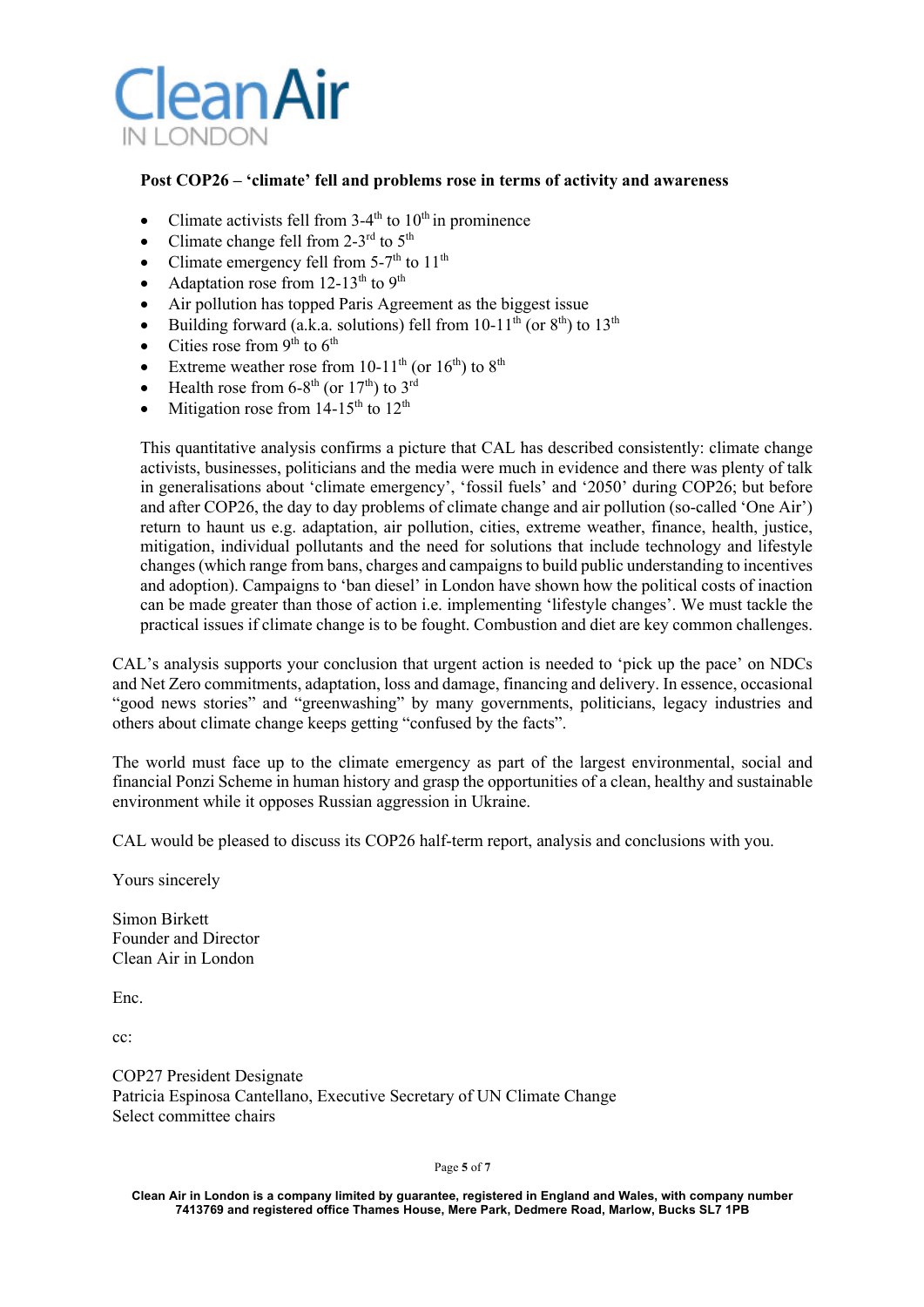

## **Appendix One**

#### **Territorial emissions in 2020**

| Rank           | Country                   | <b>Territorial (MtCO2)</b> |
|----------------|---------------------------|----------------------------|
| 1              | China                     | 10,668                     |
| $\overline{c}$ | United States of America  | 4,713                      |
| 3              | India                     | 2,442                      |
| $\overline{4}$ | <b>Russian Federation</b> | 1,577                      |
| $\overline{5}$ | Japan                     | 1,031                      |
| 6              | Iran*                     | 745                        |
| $\overline{7}$ | Germany                   | 644                        |
| 8              | Saudi Arabia              | 626                        |
| 9              | South Korea               | 598                        |
| 10             | Indonesia                 | 590                        |
| 11             | Canada                    | 536                        |
| 12             | <b>Brazil</b>             | 467                        |
| 13             | South Africa              | 452                        |
| 14             | Turkey                    | 393                        |
| 15             | Australia                 | 392                        |
| 16             | Mexico                    | 357                        |
| 17             | United Kingdom            | 330                        |
| 18             | Italy                     | 304                        |
| 19             | Poland*                   | 300                        |
| 20             | Kazakhstan*               | 291                        |
| 21             | France                    | 277                        |
|                |                           |                            |
| 31             | Argentina                 | 157                        |
|                |                           |                            |
| 39             | Bangladesh*               | 93                         |
|                |                           |                            |
| 164            | Barbados*                 | 1                          |

\*Not G20 countries

Source: Global Carbon Atlas http://www.globalcarbonatlas.org/en/CO2-emissions